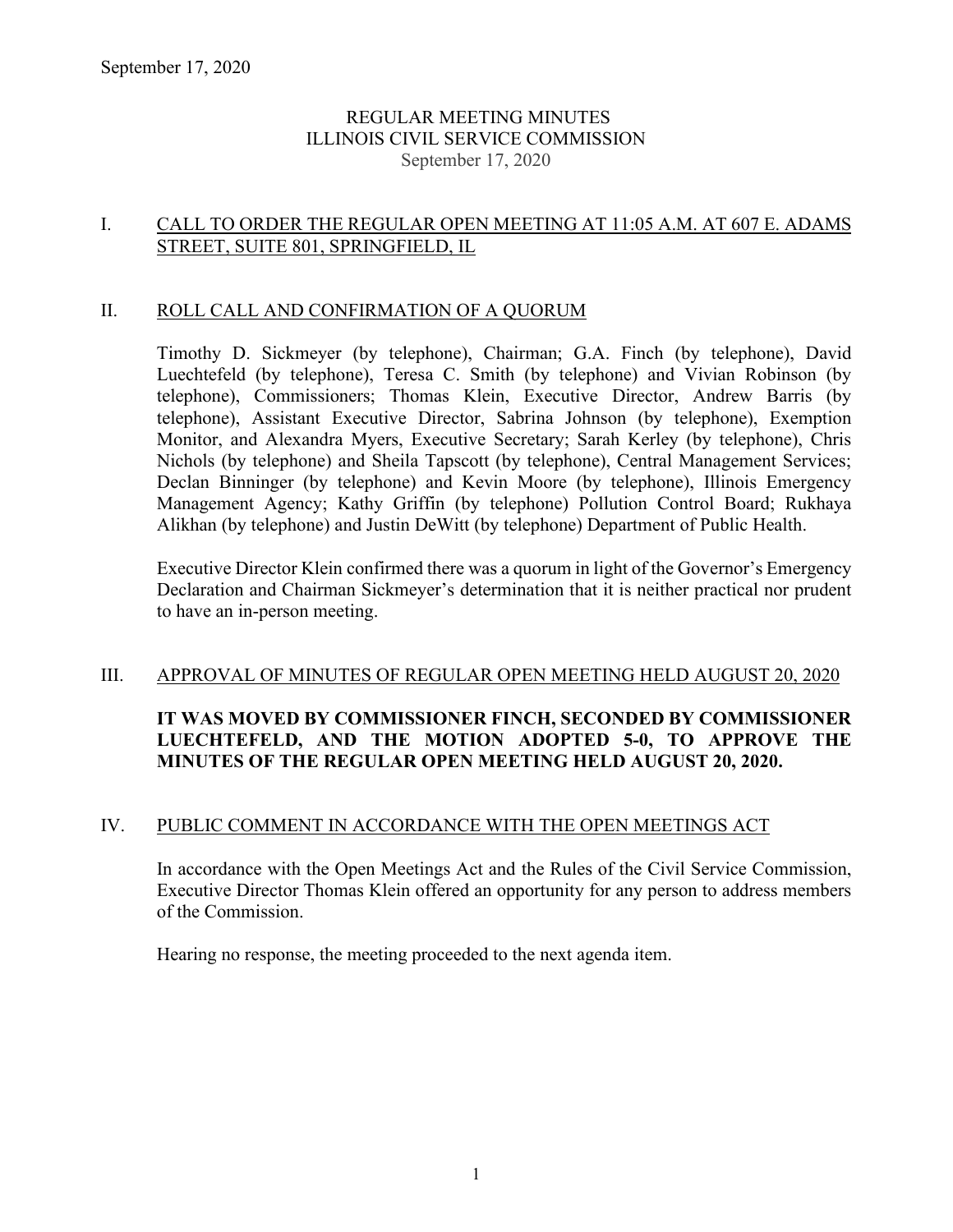### V. EXEMPTIONS UNDER SECTION 4d(3) OF THE PERSONNEL CODE

#### **A. Governing Rule – Section 1.142 Jurisdiction B Exemptions**

- a) The Civil Service Commission shall exercise its judgment when determining whether a position qualifies for exemption from Jurisdiction B under Section 4d(3) of the Personnel Code. The Commission will consider any or all of the following factors inherent in the position and any other factors deemed relevant to the request for exemption:
	- 1) The amount and scope of principal policy making authority;
	- 2) The amount and scope of principal policy administering authority;
	- 3) The amount of independent authority to represent the agency, board or commission to individuals, legislators, organizations or other agencies relative to programmatic responsibilities;
	- 4) The capability to bind the agency, board or commission to a course of action;
	- 5) The nature of the program for which the position has principal policy responsibility;
	- 6) The placement of the position on the organizational chart of the agency, board or commission;
	- 7) The mission, size and geographical scope of the organizational entity or program within the agency, board or commission to which the position is allocated or detailed.
- b) The Commission may, upon its own action after 30 days' notice to the Director of Central Management Services or upon the recommendation of the Director of the Department of Central Management Services, rescind the exemption of any position that no longer meets the requirements for exemption set forth in subsection (a). However, rescission of an exemption shall be approved after the Commission has determined that an adequate level of managerial control exists in exempt status that will insure responsive and accountable administrative control of the programs of the agency, board or commission.
- c) For all positions currently exempt by action of the Commission, the Director of Central Management Services shall inform the Commission promptly in writing of all changes in essential functions, reporting structure, working title, work location, position title, position number or specialized knowledge, skills, abilities, licensure or certification.
- d) Prior to granting an exemption from Jurisdiction B under Section 4d(3) of the Personnel Code, the Commission will notify the incumbent of the position, if any, of its proposed action. The incumbent may appear at the Commission meeting at which action is to be taken and present objections to the exemption request.

(Source: Amended at 34 Ill. Reg. 3485, effective March 3, 2010)

\* \* \*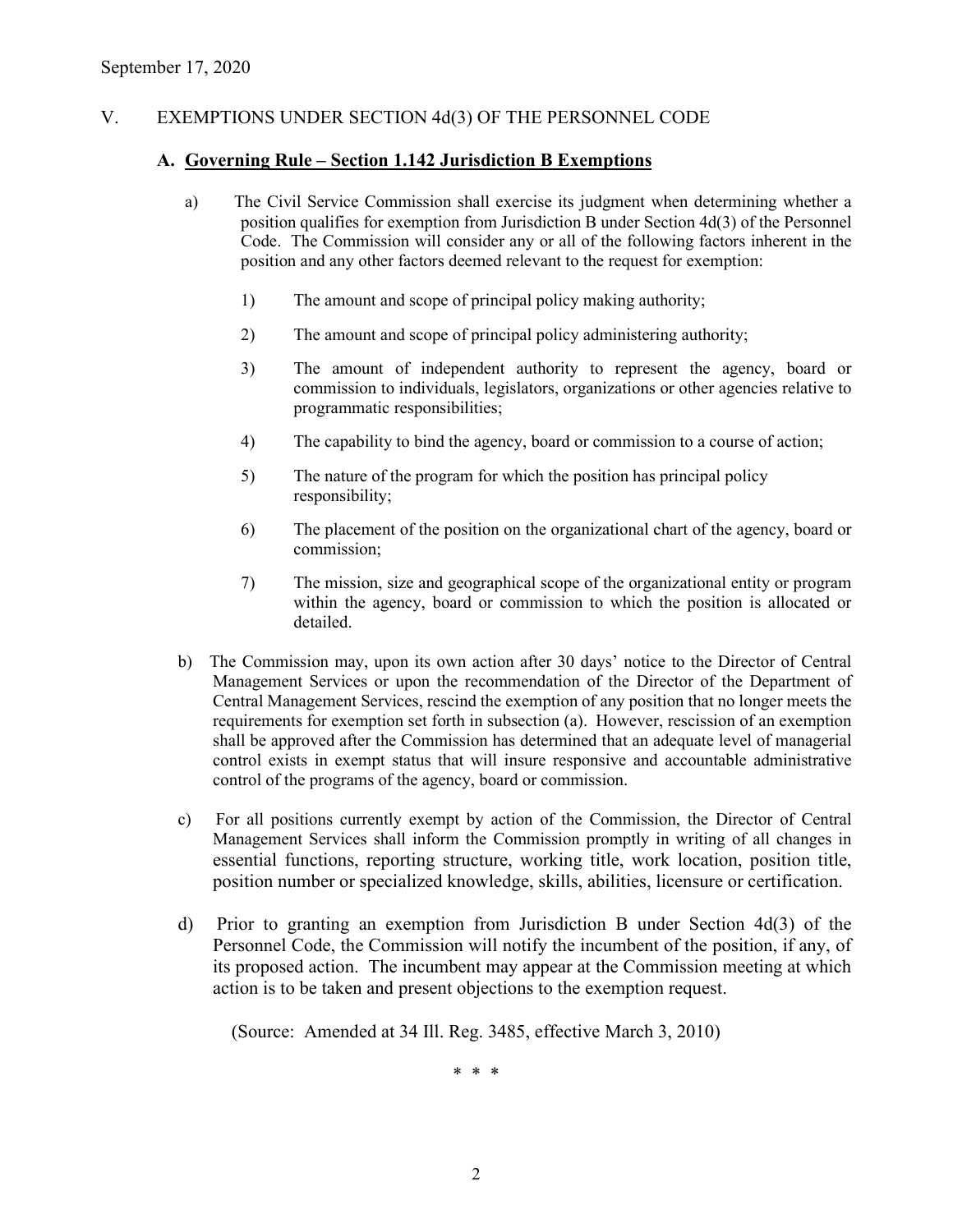## **B. Requests for 4d(3) Exemption**

- $\triangleright$  Exemption Monitor Sabrina Johnson indicated that Item B was a request for a Bureau Chief of Recovery Operations at Illinois Emergency Management Agency (IEMA), a position that reports to the Director. This position is a policy formulating official who determines and implements policy for the Bureau of Recovery Operations and manages, organizes and evaluates the operation related to Individual Assistance and Public Assistance Programs. This position functions as the State Coordinating Officer and as the Governor's Authorized Representative during major disasters as declared by the President. Staff recommended this exemption request be granted. Kevin Moore, Chief of Staff with IEMA, indicated this position has duties in policy making, reviews and implements policy and has authority over the State's approach to disasters.
- $\triangleright$  Exemption Monitor Sabrina Johnson indicated that Item C was a request for a Chief Fiscal Officer at Illinois Pollution Control Board (PCB), a position that reports to the Chairman. This position oversees and controls the budget preparation, expenditures, fiscal recommendations, internal audits and all procurement and contractual obligations. This position supervises the Human Resources Section. Staff recommended this exemption request be granted. PCB had no additional comments to add regarding this position.

Exemption Monitor Sabrina Johnson indicated that Items D1 and D2 were requests for Deputy General Counsel positions at the Department of Public Health (DPH), both positions report to the General Counsel, who reports to the Director.

- $\triangleright$  Item D1 formulates and implements policy and procedures related to the regulation and enforcement of entities with long term care facilities, hospitals, ambulatory surgical treatment centers and emergency medical services systems. This position represents DPH in administrative hearings, legal coordination on litigation matters involving healthcare facilities and serves as spokesperson. Staff recommended this exemption request be granted.
- $\triangleright$  Item D2 formulates and implements policy and procedures related to health facilities and environmental health including licensing, administrative reviews, administrative rules and related laws. This position conducts and coordinates investigations, interpret case law, develops and reviews contracts and is the agency's Ethics Officer. Staff recommended this exemption request be granted.

Exemption Monitor Sabrina Johnson indicated that Items D3 and D4 were requests for Division Chief positions at DPH, both positions report to the Deputy Director of Disease Control, who reports to the Director. Items D3 and D4 formulate, develop, implement and execute policies and procedures for their Division, and work closely with Deputy Director and Medical Director on State strategies.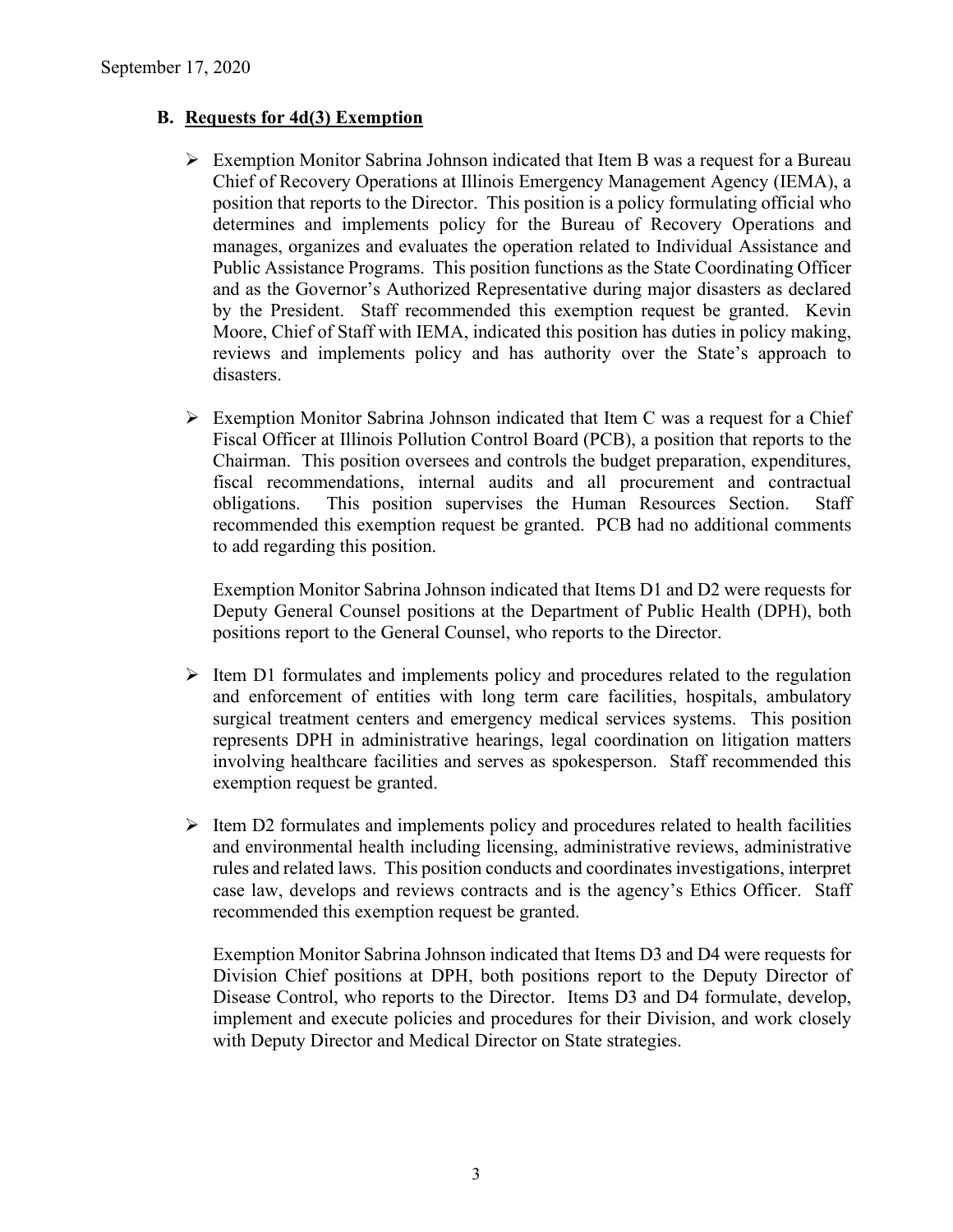- $\triangleright$  Item D3 is a request for a Division Chief for Contact Tracing, this position will oversee State strategies for controlling infectious diseases such as COVID-19 within Illinois and advise the Deputy Director on status and progress of programs administered. This position establishes long range goals and objectives for both short- and long-term policies for improvement in the delivery of health services throughout the State and serves as spokesperson for the Contact Tracing Program. DPH and Staff agreed to seek exemption of two years for this position. Staff recommended this exemption request be granted with a term expiring on August 31, 2022.
- $\triangleright$  Item D4 is a request for a Division Chief for Testing, this position will oversee State strategies for testing for diseases, disorders and harmful substances affecting public health. This position will prepare confidential materials for the Director and engage in administering and implementing laws and programs related to testing as part of the State's efforts to control infectious diseases within Illinois This position serves as spokesperson for the Division of Testing and presents information on contact tracing issues with federal, state and local authorities. Staff recommended this exemption request be granted.

Justin DeWitt, Chief of Staff with DPH, indicated DPH is seeking a two years exemption for both Item D3 and Item D4.

Commissioner Luechtefeld inquired if these four positions were newly established positions. Mr. DeWitt indicated the two Deputy General Counsel positions were not new and one position was currently filled and Items D3 and D4 are newly established positions.

### **IT WAS MOVED BY COMMISSIONER ROBINSON, SECONDED BY COMMISSIONER FINCH, AND THE MOTION ADOPTED 5-0 TO GRANT THE 4d(3) EXEMPTION REQUEST FOR THE FOLLOWING POSITIONS:**

- **B: Bureau Chief of Recovery Operations (EMA)**
- **C: Chief Fiscal Officer (PCB)**
- **D1: Deputy General Counsel (DPH)**
- **D2: Deputy General Counsel (DPH)**

#### **B. Illinois Emergency Management Agency**

| <b>Position Number</b>  | 40070-50-17-040-20-01               |
|-------------------------|-------------------------------------|
| <b>Functional Title</b> | Bureau Chief of Recovery Operations |
| Incumbent               | Vacant                              |
| Supervisor              | Director                            |
| Location                | <b>Sangamon County</b>              |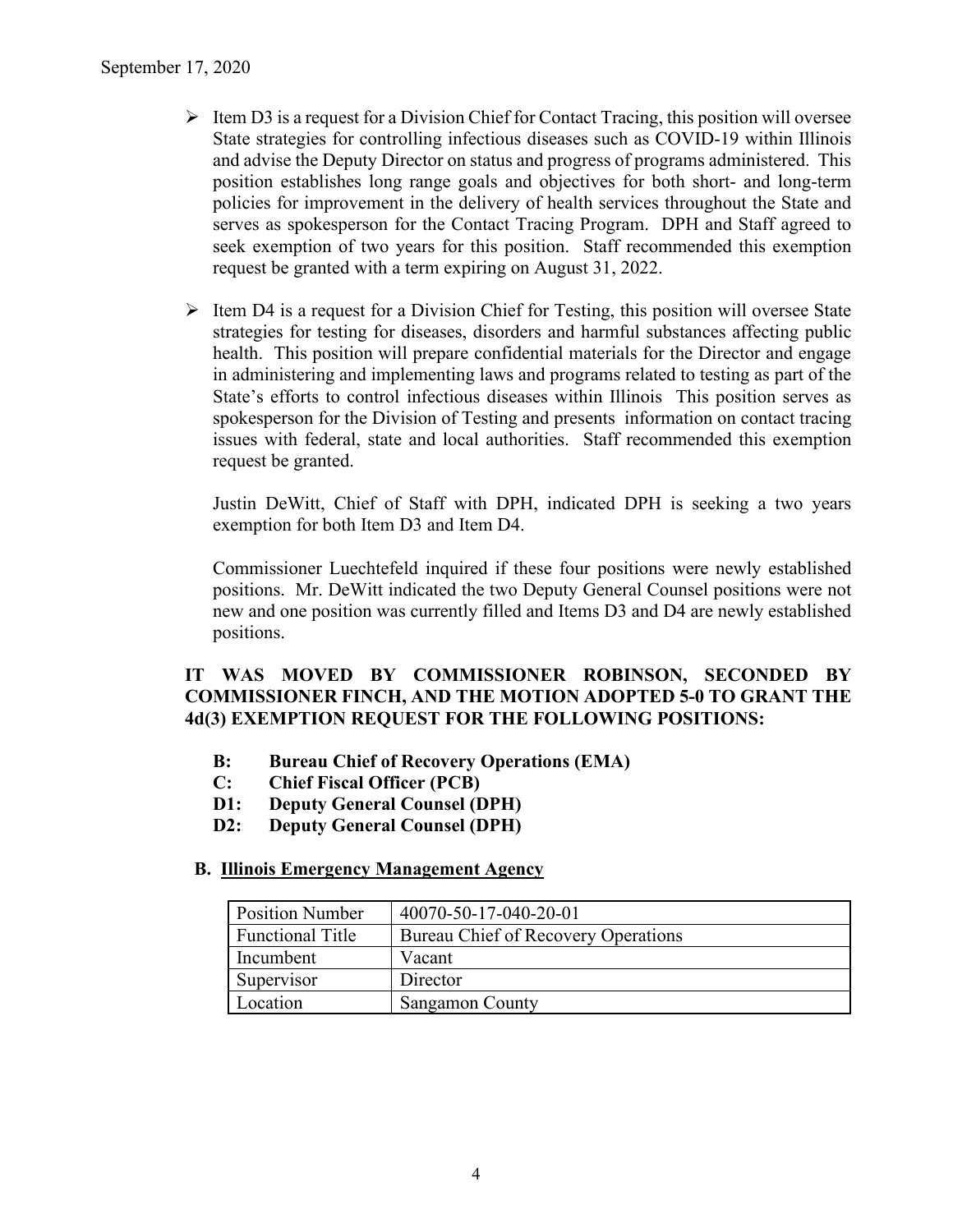## **C. Illinois Pollution Control Board**

| <b>Position Number</b>  | 40070-50-80-000-00-05  |
|-------------------------|------------------------|
| <b>Functional Title</b> | Chief Fiscal Officer   |
| Incumbent               | Vacant                 |
| Supervisor              | Chairman               |
| Location                | <b>Sangamon County</b> |

### **D1. Illinois Department of Public Health**

| <b>Position Number</b>  | 40070-20-02-100-00-81                       |
|-------------------------|---------------------------------------------|
| <b>Functional Title</b> | Deputy General Counsel                      |
| Incumbent               | Rukhaya Alikhan                             |
| Supervisor              | General Counsel who reports to the Director |
| Location                | Cook County                                 |

### **D2. Illinois Department of Public Health**

| <b>Position Number</b>  | 40070-20-02-150-00-01                       |
|-------------------------|---------------------------------------------|
| <b>Functional Title</b> | Deputy General Counsel                      |
| Incumbent               | Vacant                                      |
| Supervisor              | General Counsel who reports to the Director |
| Location                | <b>Sangamon County</b>                      |

## **IT WAS MOVED BY COMMISSIONER ROBINSON, SECONDED BY COMMISSIONER SMITH, AND THE MOTION ADOPTED 5-0 TO GRANT THE 4d(3) EXEMPTION REQUEST THROUGH AUGUST 31, 2022 FOR THE FOLLOWING POSITIONS:**

- **D3: Division Chief for Contact Tracing (DPH)**
- **D4: Division Chief for Testing (DPH)**

### **D3. Illinois Department of Public Health through August 31, 2022**

| <b>Position Number</b>  | 40070-20-82-000-00-81                                 |
|-------------------------|-------------------------------------------------------|
| <b>Functional Title</b> | Division Chief for Contact Tracing                    |
| Incumbent               | Vacant                                                |
|                         | Deputy Director of Disease Control who reports to the |
| Supervisor              | Director                                              |
| Location                | <b>Cook County</b>                                    |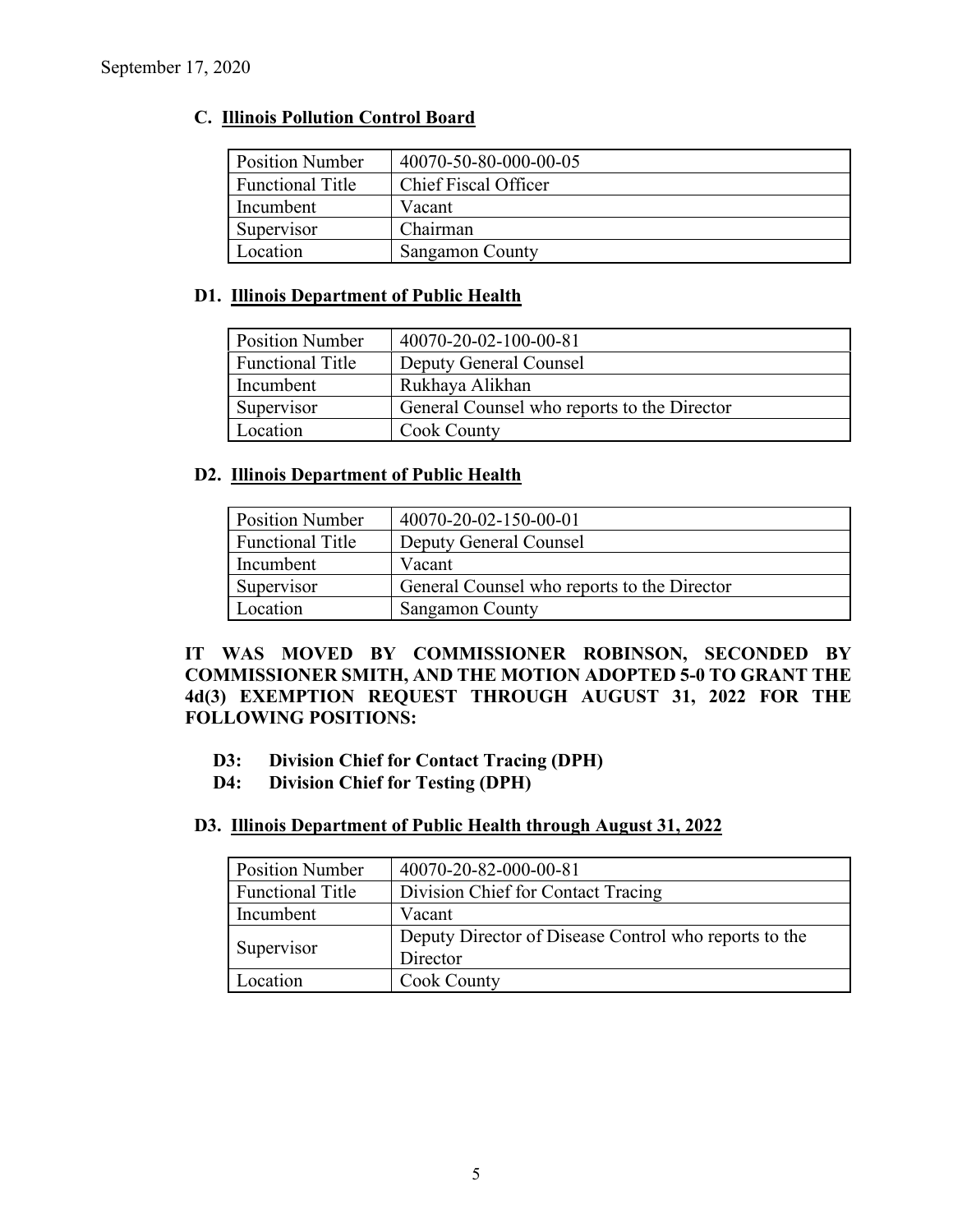| <b>Position Number</b>  | 40070-20-83-000-00-81                                 |
|-------------------------|-------------------------------------------------------|
| <b>Functional Title</b> | Division Chief for Testing                            |
| Incumbent               | Vacant                                                |
|                         | Deputy Director of Disease Control who reports to the |
| Supervisor              | Director                                              |
| Location                | Cook County                                           |

#### **D4. Illinois Department of Public Health through August 31, 2022**

### VI. CLASS SPECIFICATIONS

#### **A. Governing Rule – Section 1.45 Classification Plan**

The Commission will review the class specifications requiring Commission approval under the Classification Plan and will approve those that meet the requirements of the Personnel Code and Personnel Rules and conform to the following accepted principles of position classification:

- a) The specifications are descriptive of the work being done or that will be done;
- b) Identifiable differentials are set forth among classes that are sufficiently significant to permit the assignment of individual positions to the appropriate class;
- c) Reasonable career promotional opportunities are provided;
- d) The specifications provide a reasonable and valid basis for selection screening by merit examinations;
- e) All requirements of the positions are consistent with classes similar in difficulty, complexity and nature of work; and
- f) The relation of the class specifications to any applicable collective bargaining agreement.

The following class titles were submitted for abolishment, creation and revision by the Director of the Illinois Department of Central Management Services (CMS):

### **B. Corrections Medical Technician (abolish) Licensed Practical Nurse-Corrections (create)**

Assistant Executive Director Andrew Barris reported that, prior to the meeting, Chris Nickols from CMS Technical Services contacted the Commission and requested that Item B be withdrawn from the agenda because the agency sought further revisions to the proposal. At the meeting, Nickols was present by telephone and confirmed the request, and Item B was withdrawn from the agenda.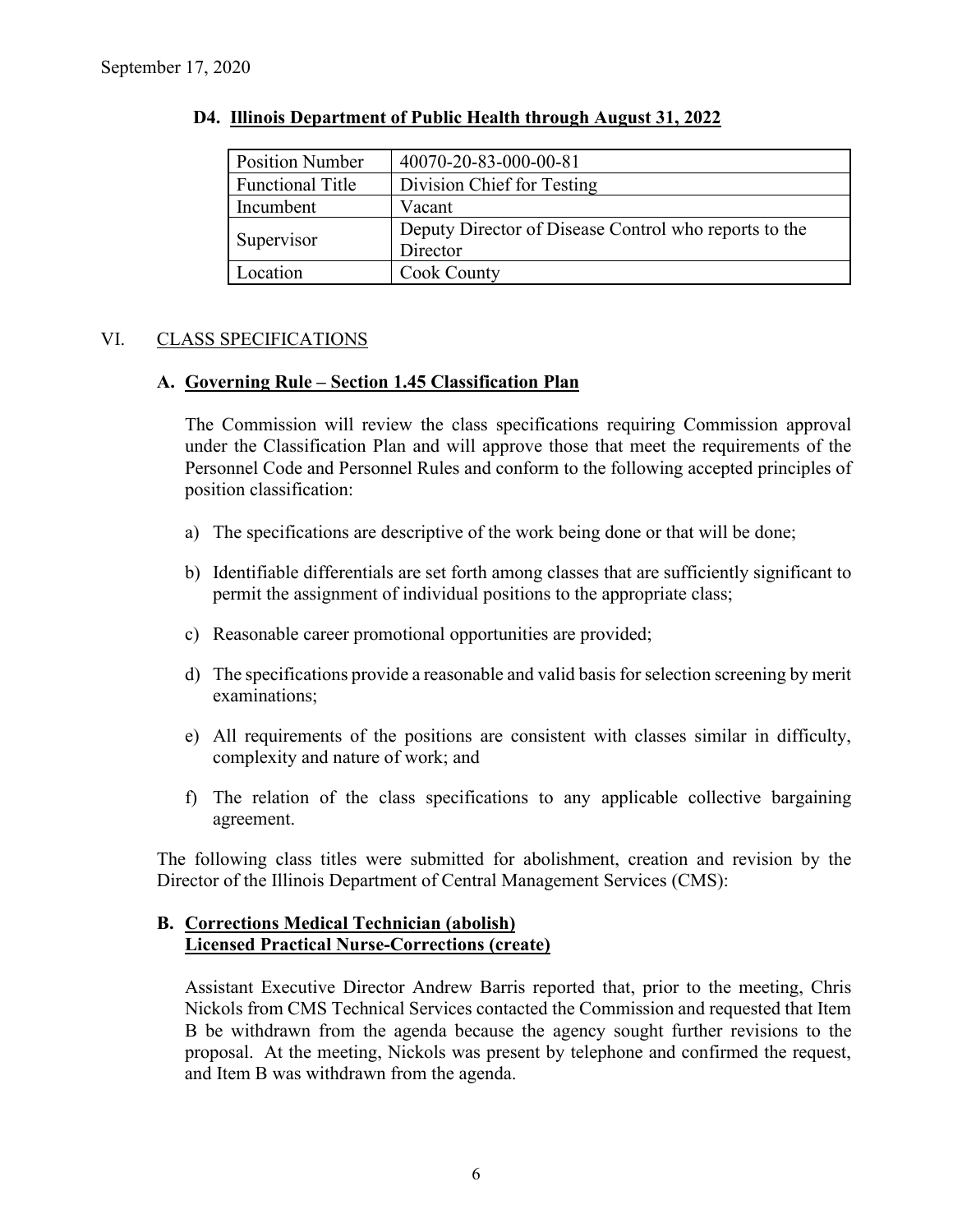### **C. Registered Nurse 2 (revise)**

 $\triangleright$  Regarding Item C, Assistant Executive Director Andrew Barris reported that the revision was proposed to require a Certification in Infection Prevention and Control for some positions within the Registered Nurse 2 class. The proposed revision was agreed to through collective bargaining and would not result in any changes in compensation. As such, the staff recommended approval of the request.

## **IT WAS MOVED BY COMMISSIONER LUECHTEFELD, SECONDED BY COMMISSIONER SMITH, AND THE MOTION ADOPTED 5-0 TO APPROVE THE REVISION OF THE FOLLOWING CLASS TITLE TO BE EFFECTIVE ON OCTOBER 1, 2020:**

#### **C. Registered Nurse 2**

**IT WAS MOVED BY COMMISSIONER FINCH, SECONDED BY COMMISSIONER LUECHTEFELD, AND THE MOTION ADOPTED 5-0 TO DISAPPROVE ANY CLASS SPECIFICATIONS RECEIVED BY THE COMMISSION STAFF NOT CONTAINED IN THIS AGENDA TO ALLOW ADEQUATE STUDY.** 

#### VII. PERSONNEL RULES

### **A. Civil Service Commission Governing Rule – Section 1.310 Personnel Rules**

The Commission has power to disapprove new rules or amendments to existing rules submitted by the Director of Central Management Services. Such proposed new rules or amendments of existing rules submitted to the Commission shall be accompanied by a report of proceedings attending the prior public hearing required by law with respect to them.

If the Commission does not disapprove new rules or any amendment to existing rules within 30 days following the receipt from the Director of Central Management Services, the new rules or amendments have the force and effect of law after filing by the Director with the Secretary of State.

#### **B. None submitted**

**IT WAS MOVED BY COMMISSIONER LUECHTEFELD, SECONDED BY COMMISSIONER SMITH, AND THE MOTION ADOPTED 5-0 TO DISAPPROVE ANY AMENDMENTS TO PERSONNEL RULES RECEIVED BY THE COMMISSION STAFF BUT NOT CONTAINED IN THIS AGENDA TO ALLOW ADEQUATE STUDY.**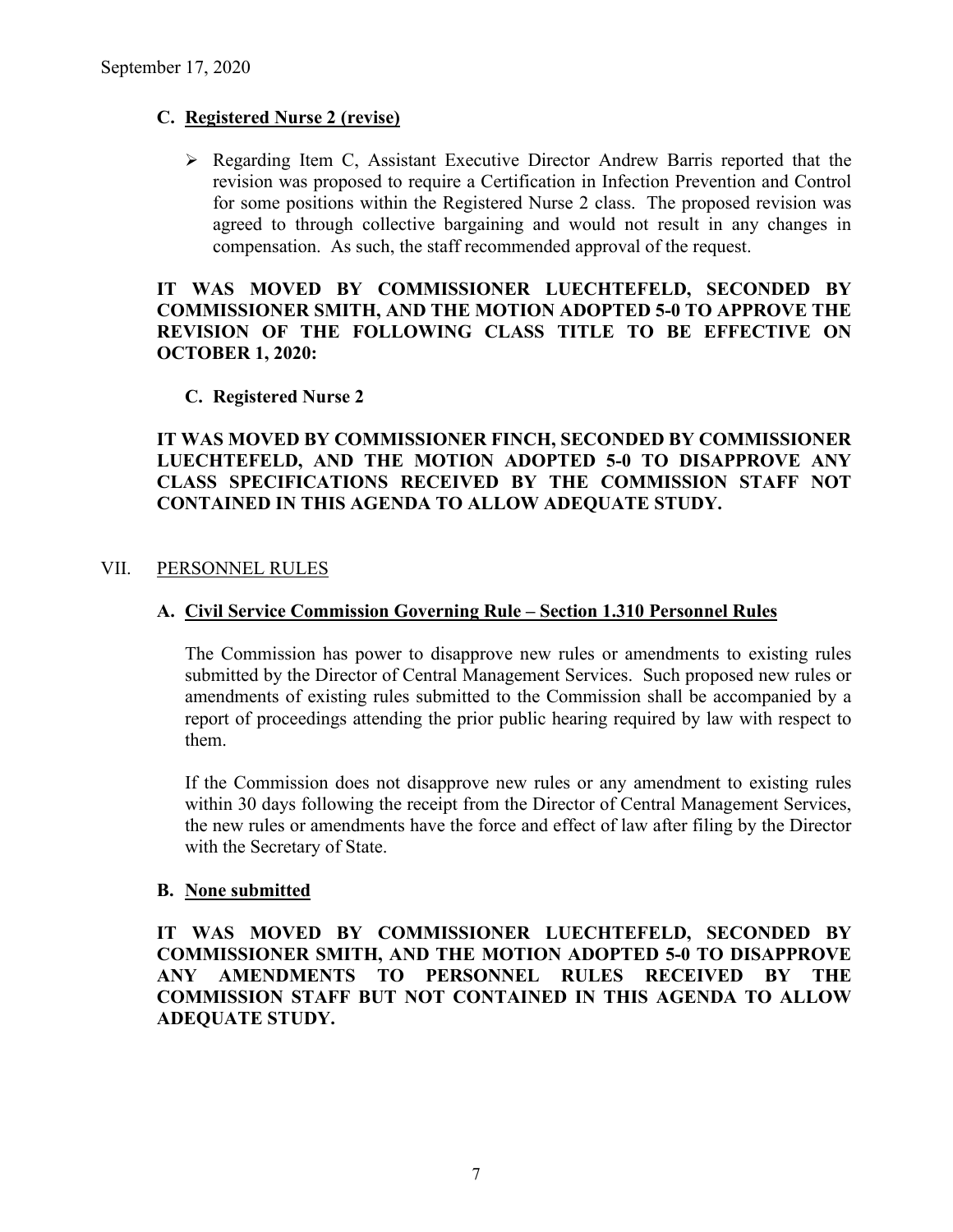#### VIII. MOTION TO CLOSE A PORTION OF THE MEETING

## **IT WAS MOVED BY COMMISSIONER FINCH, SECONDED BY COMMISSIONER ROBINSON, AND BY ROLL CALL VOTE THE MOTION ADOPTED 5-0 TO CLOSE A PORTION OF THE MEETING PURSUANT TO SUBSECTIONS 2(c)(1), 2(c)(4), AND 2(c)(11) OF THE OPEN MEETINGS ACT.**

| SICKMEYER   | YES.       | <b>FINCH</b>    | YES |
|-------------|------------|-----------------|-----|
| LUECHTEFELD | <b>YES</b> | <b>ROBINSON</b> | YES |
| SMITH       | YES.       |                 |     |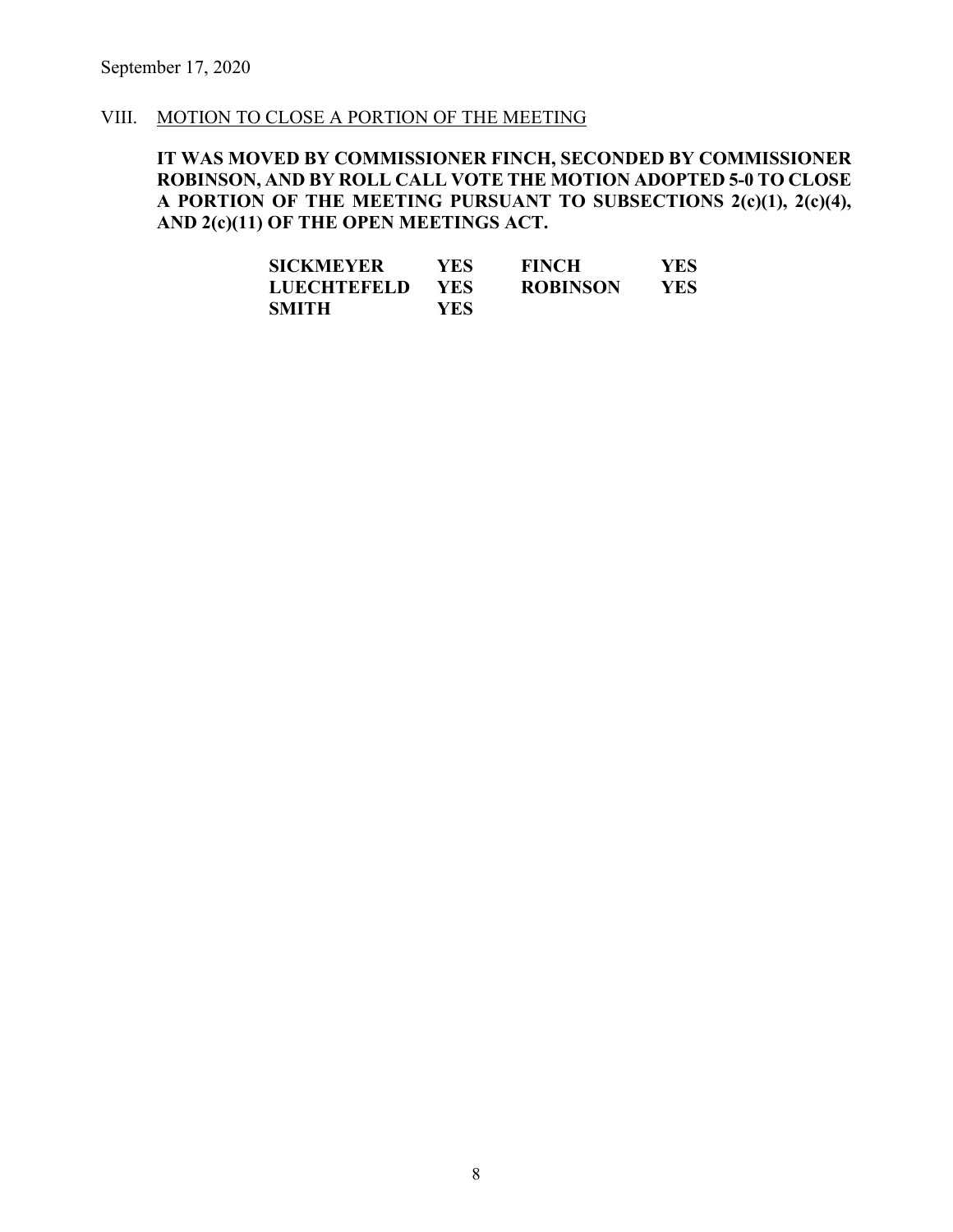## IX. RECONVENE THE OPEN MEETING

Upon due and proper notice, the regular open meeting of the Illinois Civil Service Commission was reconvened at 607 E. Adams Street, Suite 801, Springfield, IL at 11:45 a.m.

### ROLL CALL AND CONFIRMATION OF A QUORUM

Timothy D. Sickmeyer (by telephone), Chairman; G.A. Finch (by telephone), David Luechtefeld (by telephone), Teresa C. Smith (by telephone) and Vivian Robinson (by telephone), Commissioners; Thomas Klein, Executive Director, Andrew Barris (by telephone), Assistant Executive Director, Sabrina Johnson (by telephone), Exemption Monitor, and Alexandra Myers, Executive Secretary.

### X. INTERLOCUTORY APPEAL

### **DA-1-21**

| Employee    | Yolanda M. Villa     | Appeal Date   | 7/02/20                                                  |
|-------------|----------------------|---------------|----------------------------------------------------------|
| Agency      | Veterans' Affairs    | Decision Date | 9/04/20                                                  |
| Appeal Type | <b>Discharge</b>     | Proposal for  | Dismissed subject to approval of                         |
| ALJ         | <b>Andrew Barris</b> | Decision      | Commission; default for failure to<br>appear at hearing. |

**IT WAS MOVED BY COMMISSIONER LUECHTEFELD, SECONDED BY COMMISSIONER SMITH, AND BY ROLL CALL VOTE OF 5-0 THE MOTION ADOPTED TO AFFIRM AND ADOPT THE PROPOSAL FOR DECISION OF THE ADMINISTRATIVE LAW JUDGE TO DISMISS THE APPEAL FOR THE REASONS SET FORTH IN THE PROPOSAL FOR DECISION.**

| SICKMEYER          | YES- | <b>FINCH</b>    | YES. |
|--------------------|------|-----------------|------|
| <b>LUECHTEFELD</b> | YES  | <b>ROBINSON</b> | YES. |
| <b>SMITH</b>       | YES  |                 |      |

## XI. PUBLICLY ANNOUNCED DECISIONS RESULTING FROM APPEAL

#### **RV-1-20**

| Employee    | Christine A. Roland                                   | Appeal Date                           | 7/05/19 |
|-------------|-------------------------------------------------------|---------------------------------------|---------|
| Agency      | <b>Central Management Services</b><br>and Corrections | <b>Decision Date</b>                  | 9/04/20 |
| Appeal Type | Rule Violation                                        |                                       |         |
| AL.         | <b>Andrew Barris</b>                                  | Proposal for Decision   No violation. |         |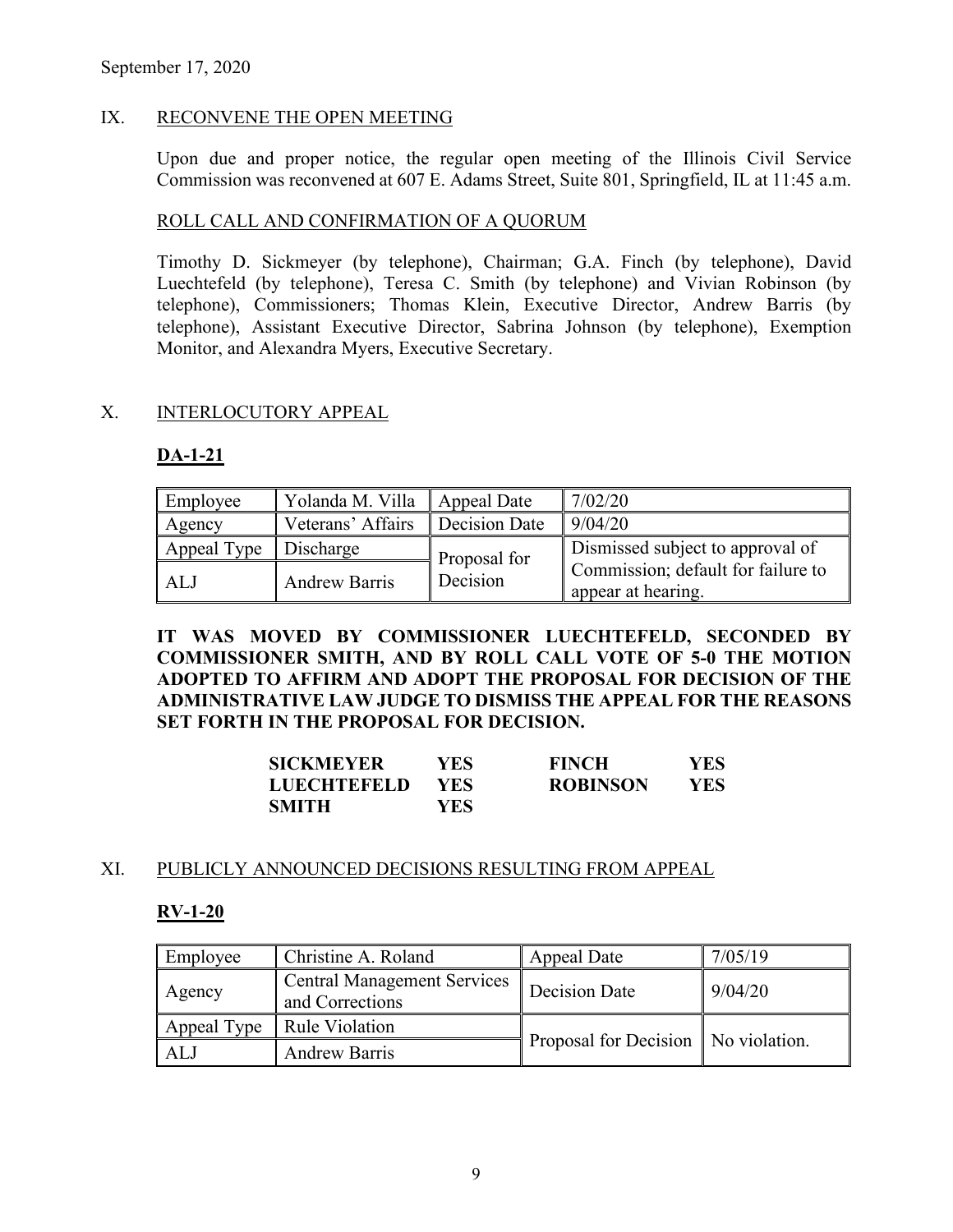**IT WAS MOVED BY COMMISSIONER LUECHTEFELD, SECONDED BY COMMISSIONER ROBINSON, AND BY ROLL CALL VOTE OF 4-0 THE MOTION ADOPTED TO AFFIRM AND ADOPT THE PROPOSAL FOR DECISION OF THE ADMINISTRATIVE LAW JUDGE FOR THE REASONS SET FORTH IN THE PROPOSAL FOR DECISION. COMMISSIONER SMITH RECUSED HERSELF.** 

| SICKMEYER   | YES | <b>FINCH</b>    | <b>YES</b> |
|-------------|-----|-----------------|------------|
| LUECHTEFELD | YES | <b>ROBINSON</b> | <b>YES</b> |
| SMITH       |     |                 |            |

#### **RV-11-20**

| Employee    | Joshua Christine                                      | Appeal Date                           | 9/23/19 |
|-------------|-------------------------------------------------------|---------------------------------------|---------|
| Agency      | <b>Central Management Services</b><br>and Corrections | Decision Date                         | 9/04/20 |
| Appeal Type | <b>Rule Violation</b>                                 |                                       |         |
| <b>ALJ</b>  | <b>Andrew Barris</b>                                  | Proposal for Decision   No violation. |         |

**IT WAS MOVED BY COMMISSIONER FINCH, SECONDED BY COMMISSIONER SMITH, AND BY ROLL CALL VOTE OF 5-0 THE MOTION ADOPTED TO AFFIRM AND ADOPT THE PROPOSAL FOR DECISION OF THE ADMINISTRATIVE LAW JUDGE FOR THE REASONS SET FORTH IN THE PROPOSAL FOR DECISION.** 

| <b>SICKMEYER</b>   | YES. | <b>FINCH</b>    | YES  |
|--------------------|------|-----------------|------|
| <b>LUECHTEFELD</b> | YES. | <b>ROBINSON</b> | YES. |
| <b>SMITH</b>       | YES. |                 |      |

#### XII. STAFF REPORT

Executive Director Thomas Klein stated that Alexandra Myers started with the Commission on September 16. She will be trained by Executive Secretary Beckie Daniken until Ms. Daniken's retirement at the end of October.

Executive Director Thomas Klein stated that the Governor's Office of Management and Budget asked agencies to provide a plan to reduce spending from the appropriated amount for FY21 by 5%. GOMB also requested agencies prepare two budget requests for FY22. One with a flat budget and another with a 10% decrease from the FY21 budget. Klein stated that the reduction in travel costs due to COVID-19 will help the Commission with the 5% reduction for FY21 and stated he is examining how the Commission can provide a 10% reduction for FY22.